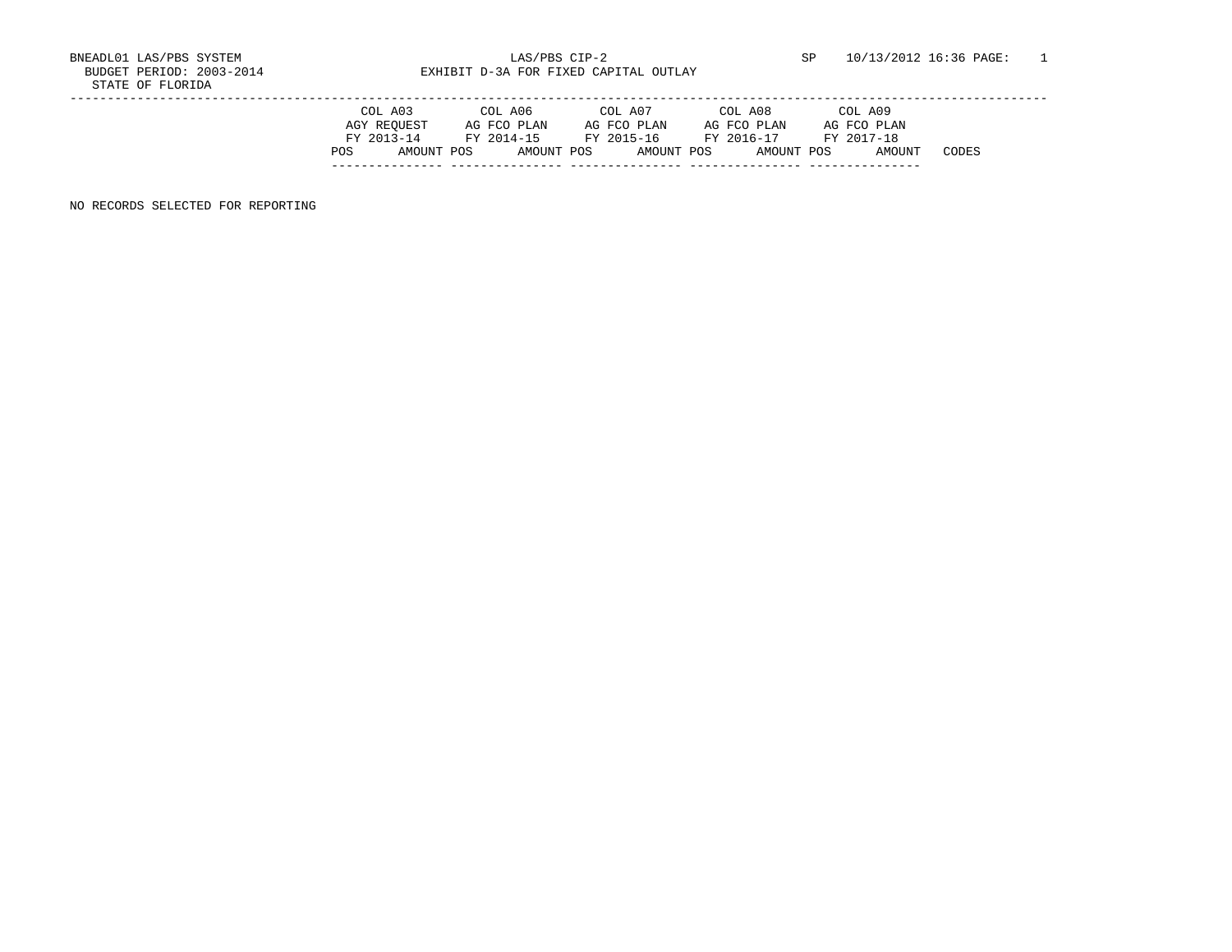| NEADLP01<br>STATISTICAL INFORMATION<br>BUDGET PERIOD: 2003-2014<br>EXHIBIT A, D AND D-3A LIST REQUEST                                                                                                                                                                                                                                                                                                                                                                                                                                                                                                                                                                                                                                                                        | 10/13/2012 16:36 *<br>VAG 71<br>PAGE: | SP<br>1, |
|------------------------------------------------------------------------------------------------------------------------------------------------------------------------------------------------------------------------------------------------------------------------------------------------------------------------------------------------------------------------------------------------------------------------------------------------------------------------------------------------------------------------------------------------------------------------------------------------------------------------------------------------------------------------------------------------------------------------------------------------------------------------------|---------------------------------------|----------|
| SAVE INITIALS: SAVE DEPARTMENT: 07 SAVE ID: FCO SAVE TITLE: FCO W/NARR *** CIP FORMAT***                                                                                                                                                                                                                                                                                                                                                                                                                                                                                                                                                                                                                                                                                     |                                       |          |
| ** DATA SELECTIONS **                                                                                                                                                                                                                                                                                                                                                                                                                                                                                                                                                                                                                                                                                                                                                        |                                       |          |
| REPORT OPTION 1 - Exhibit A, D and D-3A                                                                                                                                                                                                                                                                                                                                                                                                                                                                                                                                                                                                                                                                                                                                      |                                       |          |
| COLUMN: A03 A06<br>CALCULATE DIFFERENCE ONLY $(Y/N): N$ THAT EXCEED:<br>INCLUDE (Y/N) FTE: N<br>SALARY RATE: N POSITION DATA: N<br>REPORT TOTAL:<br>REPORT: NO TOTAL                                                                                                                                                                                                                                                                                                                                                                                                                                                                                                                                                                                                         |                                       |          |
| BUDGET ENTITY OR GROUP/ACCUMULATION LEVEL (0=MERGE, 1=LEVEL 1, 2=LEVEL 2, 3=LEVEL 3, 4=LOWEST LEVEL)<br>$1-7:$ 4<br>$\frac{1}{2}$ and $\frac{1}{2}$ and $\frac{1}{2}$ and $\frac{1}{2}$ and $\frac{1}{2}$ and $\frac{1}{2}$<br>$\frac{1}{2}$ and $\frac{1}{2}$ and $\frac{1}{2}$ and $\frac{1}{2}$ and $\frac{1}{2}$ and $\frac{1}{2}$ and $\frac{1}{2}$ and $\frac{1}{2}$ and $\frac{1}{2}$ and $\frac{1}{2}$ and $\frac{1}{2}$ and $\frac{1}{2}$ and $\frac{1}{2}$ and $\frac{1}{2}$ and $\frac{1}{2}$ and $\frac{1}{2}$ a<br>$\frac{1}{2}$ and $\frac{1}{2}$ and $\frac{1}{2}$ and $\frac{1}{2}$ and $\frac{1}{2}$ and $\frac{1}{2}$ and $\frac{1}{2}$ and $\frac{1}{2}$<br>$22 - 27:$<br>$\frac{1}{2}$ and $\frac{1}{2}$ and $\frac{1}{2}$ and $\frac{1}{2}$<br>EXCLUDE: |                                       |          |
| BUDGET ENTITY TOTALS:                                                                                                                                                                                                                                                                                                                                                                                                                                                                                                                                                                                                                                                                                                                                                        |                                       |          |
| LEVEL 1: NO TOTAL<br>LEVEL 2: NO TOTAL                                                                                                                                                                                                                                                                                                                                                                                                                                                                                                                                                                                                                                                                                                                                       |                                       |          |
| LEVEL 3: NO TOTAL                                                                                                                                                                                                                                                                                                                                                                                                                                                                                                                                                                                                                                                                                                                                                            |                                       |          |
| LOWEST LEVEL: BY FUND TYPE                                                                                                                                                                                                                                                                                                                                                                                                                                                                                                                                                                                                                                                                                                                                                   |                                       |          |
| PROGRAM COMPONENT/ACCUMULATION LEVEL (1, 2, 3, 4 OR 5 FOR 2, 4, 6, 8 OR 10 DIGITS, 0=MERGED):                                                                                                                                                                                                                                                                                                                                                                                                                                                                                                                                                                                                                                                                                |                                       |          |
| <u> 2002 - 2003 - 2003 - 2004 - 2005 - 200</u>                                                                                                                                                                                                                                                                                                                                                                                                                                                                                                                                                                                                                                                                                                                               |                                       |          |
| PROGRAM COMPONENT TOTAL:<br>POLICY AREA: NO TOTAL                                                                                                                                                                                                                                                                                                                                                                                                                                                                                                                                                                                                                                                                                                                            |                                       |          |
| PROGRAM COMPONENT: BY FUND TYPE                                                                                                                                                                                                                                                                                                                                                                                                                                                                                                                                                                                                                                                                                                                                              |                                       |          |
| ================================                                                                                                                                                                                                                                                                                                                                                                                                                                                                                                                                                                                                                                                                                                                                             |                                       |          |
| ISSUE CODE OR GROUP/ACCUMULATION LEVEL (1, 2 OR 3 FOR 1, 3 OR 7 CHARACTERS, 0=MERGED):                                                                                                                                                                                                                                                                                                                                                                                                                                                                                                                                                                                                                                                                                       |                                       |          |
| ISSUE CODE OR GROUP: $\frac{3}{2}$ $\frac{1}{2}$ $\frac{1}{2}$ $\frac{1}{2}$ $\frac{1}{2}$ $\frac{1}{2}$ $\frac{1}{2}$ $\frac{1}{2}$ $\frac{1}{2}$ $\frac{1}{2}$<br>ISSUE TOTAL:                                                                                                                                                                                                                                                                                                                                                                                                                                                                                                                                                                                             |                                       |          |
| SUMMARY: NO TOTAL                                                                                                                                                                                                                                                                                                                                                                                                                                                                                                                                                                                                                                                                                                                                                            |                                       |          |
| DETAIL: LINE TOTAL                                                                                                                                                                                                                                                                                                                                                                                                                                                                                                                                                                                                                                                                                                                                                           |                                       |          |
| APPROPRIATION CATEGORY OR GROUP/ACCUMULATION LEVEL (1=MAJOR, 2=MINOR, 0=MERGED):                                                                                                                                                                                                                                                                                                                                                                                                                                                                                                                                                                                                                                                                                             |                                       |          |
| 08<br>2 14                                                                                                                                                                                                                                                                                                                                                                                                                                                                                                                                                                                                                                                                                                                                                                   |                                       |          |
| INCLUDE FCO (Y/N): Y APPROPRIATION CATEGORY TITLE (S=SHORT, L=LONG): S                                                                                                                                                                                                                                                                                                                                                                                                                                                                                                                                                                                                                                                                                                       |                                       |          |
| APPROPRIATION CATEGORY TOTAL:                                                                                                                                                                                                                                                                                                                                                                                                                                                                                                                                                                                                                                                                                                                                                |                                       |          |
| MAJOR: NO TOTAL                                                                                                                                                                                                                                                                                                                                                                                                                                                                                                                                                                                                                                                                                                                                                              |                                       |          |
| MINOR: BY DETAIL FUND                                                                                                                                                                                                                                                                                                                                                                                                                                                                                                                                                                                                                                                                                                                                                        |                                       |          |
| ITEMIZATION OF EXPENDITURE:                                                                                                                                                                                                                                                                                                                                                                                                                                                                                                                                                                                                                                                                                                                                                  |                                       |          |
| ACCUMULATION LEVEL (1=OPE/FCO, 2=IOE, 0=MERGE): $\underline{0}$                                                                                                                                                                                                                                                                                                                                                                                                                                                                                                                                                                                                                                                                                                              |                                       |          |
| ITEMIZATION OF EXPENDITURE TOTAL:                                                                                                                                                                                                                                                                                                                                                                                                                                                                                                                                                                                                                                                                                                                                            |                                       |          |
| ITEMIZATION OF EXPENDITURE: NO TOTAL                                                                                                                                                                                                                                                                                                                                                                                                                                                                                                                                                                                                                                                                                                                                         |                                       |          |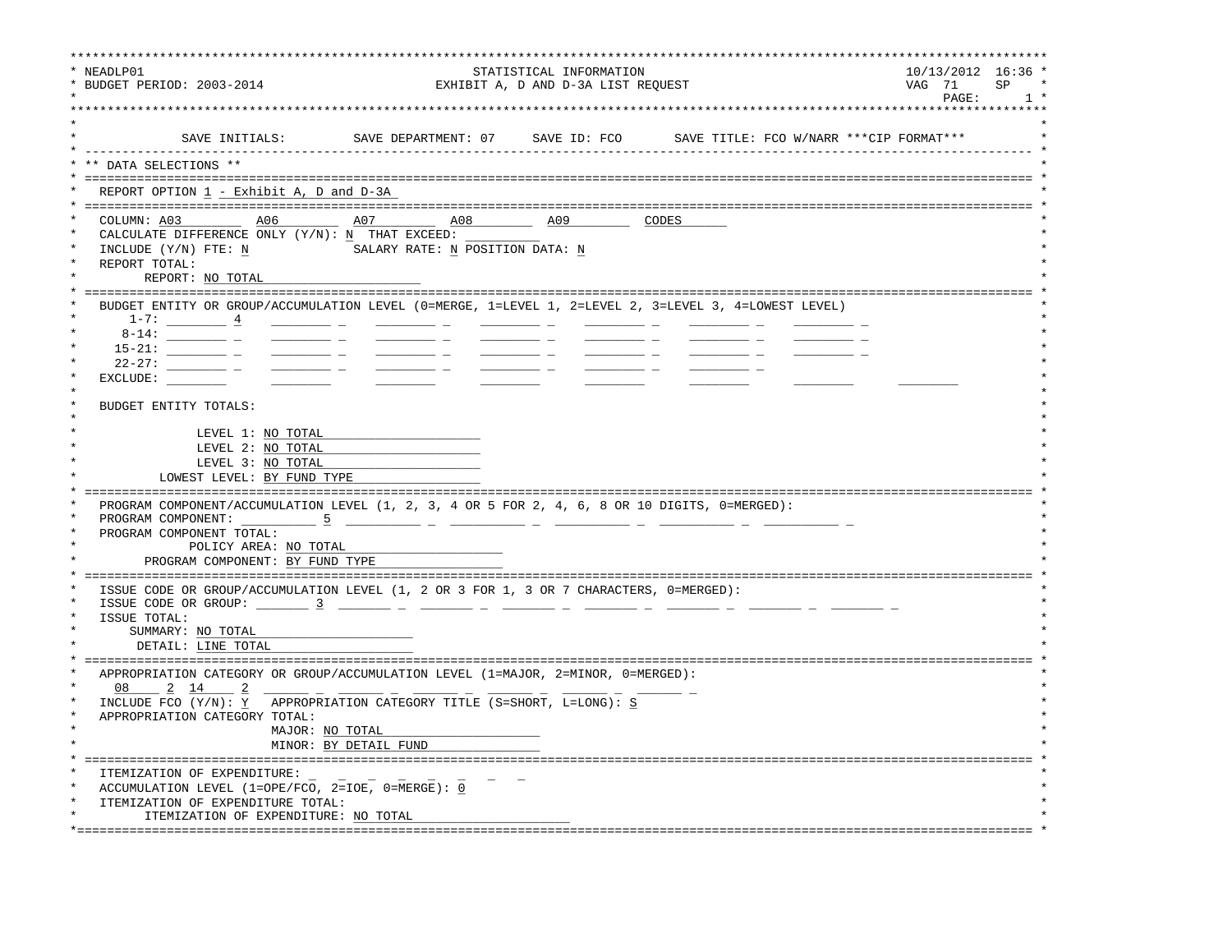| * NEADLP01                                                     |                                                             | STATISTICAL INFORMATION            | $10/13/2012$ 16:36 * |
|----------------------------------------------------------------|-------------------------------------------------------------|------------------------------------|----------------------|
| * BUDGET PERIOD: 2003-2014                                     |                                                             | EXHIBIT A, D AND D-3A LIST REQUEST | VAG 71<br>SP         |
|                                                                |                                                             |                                    | PAGE:<br>$2 *$       |
|                                                                |                                                             |                                    |                      |
| FUND GROUPS SET: OR FUND:                                      |                                                             |                                    |                      |
| $\star$<br>FUNDING SOURCE IDENTIFIER:                          |                                                             |                                    |                      |
| REPORT BY FSI (Y/N): Y                                         |                                                             |                                    |                      |
|                                                                |                                                             |                                    |                      |
| DEPARTMENT NARRATIVE SET:                                      |                                                             |                                    |                      |
| BUDGET ENTITY NARRATIVE SET:                                   |                                                             |                                    |                      |
| $\star$<br>ISSUE/ACTIVITY NARRATIVE SET: A1                    |                                                             |                                    |                      |
| $\star$                                                        |                                                             |                                    |                      |
| INCLUDE PROGRAM COMPONENT NARRATIVE (Y/N): N                   |                                                             |                                    |                      |
|                                                                |                                                             |                                    |                      |
| FORMATTING **                                                  |                                                             |                                    |                      |
|                                                                |                                                             |                                    |                      |
| REPORT HEADING: LAS/PBS CIP-2                                  |                                                             |                                    |                      |
|                                                                | EXHIBIT D-3A FOR FIXED CAPITAL OUTLAY                       |                                    |                      |
|                                                                |                                                             |                                    |                      |
|                                                                |                                                             |                                    |                      |
| PAGE BREAKS: LOWEST LEVEL                                      |                                                             |                                    |                      |
| (LEVEL 1, LEVEL 2, LEVEL 3, LOWEST LEVEL,                      |                                                             |                                    |                      |
| IOE, GRP, PRC, SIS, ISC)                                       |                                                             |                                    |                      |
|                                                                |                                                             |                                    |                      |
| PRINT COLUMN CODES (Y/N): Y                                    |                                                             |                                    |                      |
|                                                                | SORT OPTIONS: DEPARTMENT/BUDGET ENTITY (C=CODE, T=TITLE): C |                                    |                      |
|                                                                | PROGRAM COMPONENT (C=CODE, T=TITLE): C                      |                                    |                      |
|                                                                |                                                             |                                    |                      |
|                                                                | $\Omega$                                                    |                                    |                      |
| TOTAL RECORDS READ FROM SORT:<br>TOTAL RECORDS READ FROM CARD: | 44                                                          |                                    |                      |
| TOTAL RECORDS READ FROM PAF:                                   |                                                             |                                    |                      |
| $\star$<br>TOTAL RECORDS READ FROM OAF:                        |                                                             |                                    |                      |
| $\star$<br>TOTAL RECORDS READ FROM IEF:                        |                                                             |                                    |                      |
| $\star$<br>TOTAL RECORDS READ FROM BGF:                        |                                                             |                                    |                      |
| $\star$<br>TOTAL RECORDS READ FROM BEF:                        |                                                             |                                    |                      |
| TOTAL RECORDS READ FROM PCF:                                   |                                                             |                                    |                      |
| TOTAL RECORDS READ FROM ICF:                                   |                                                             |                                    |                      |
| $\star$<br>TOTAL RECORDS READ FROM INF:                        |                                                             |                                    |                      |
| $\star$<br>TOTAL RECORDS READ FROM ACF:                        |                                                             |                                    |                      |
| $\star$<br>TOTAL RECORDS READ FROM FCF:                        |                                                             |                                    |                      |
| TOTAL RECORDS READ FROM FSF:                                   | 10                                                          |                                    |                      |
| TOTAL RECORDS READ FROM PCN:                                   |                                                             |                                    |                      |
| $\star$<br>TOTAL RECORDS READ FROM BEN:                        |                                                             |                                    |                      |
| $\star$<br>TOTAL RECORDS READ FROM DPC:                        |                                                             |                                    |                      |
| TOTAL RECORDS IN ERROR:                                        |                                                             |                                    |                      |
|                                                                |                                                             |                                    |                      |